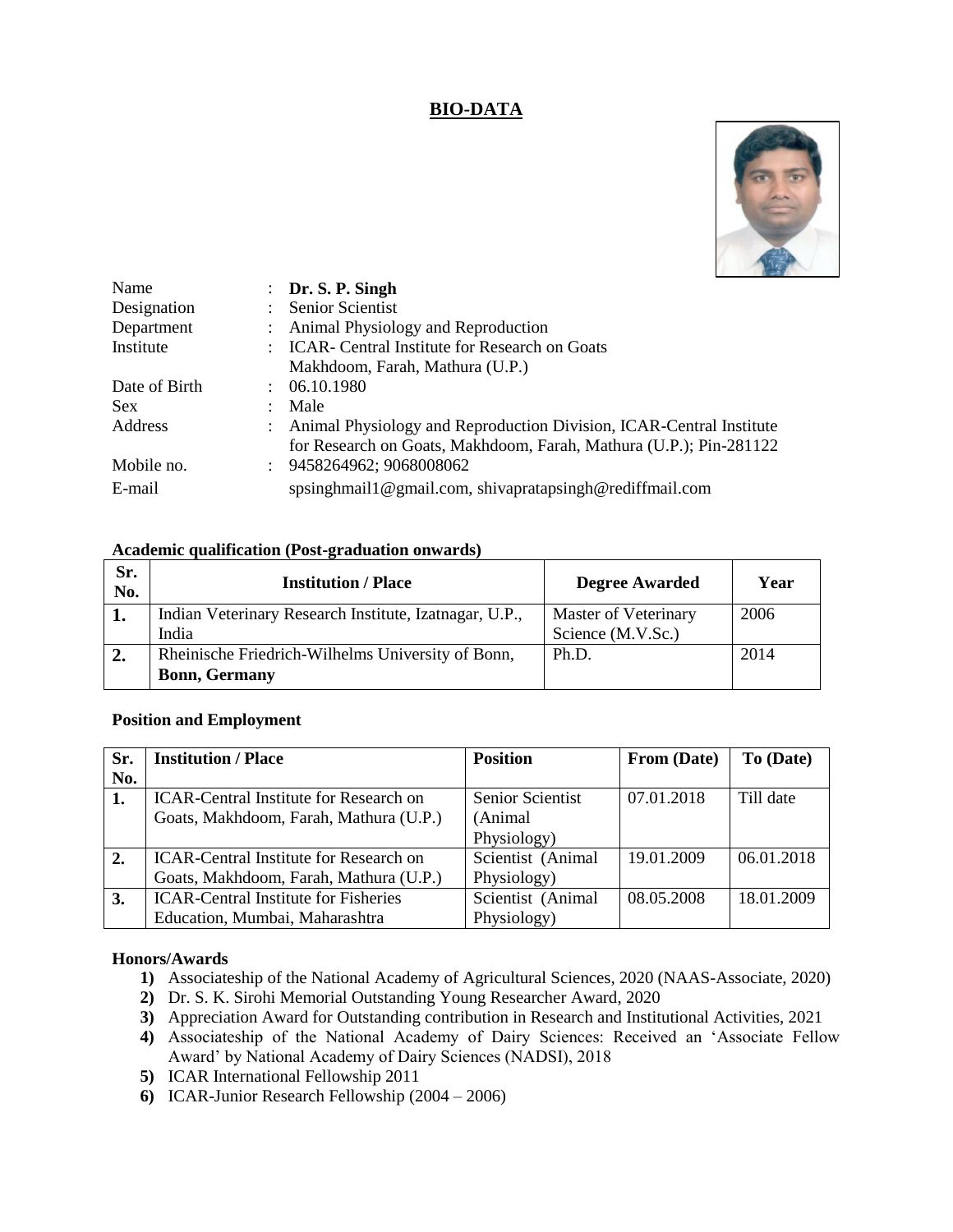- **7)** Best Oral Presentation award during 'International Conference and Expo on Agriculture and Veterinary Sciences: Research and Technology', held during October 23-25, 2017 at Professor Jai Sankar Telangana State Agriculture University (PJTSAU), Hyderabad.
- **8)** Best Oral Presentation award during National Seminar on 'Small Ruminants: National Scope on Upscaling Production to Products value addition and their safety', held during  $9^{th} - 10^{th}$ , November, 2017 at ICAR-CIRG, Makhdoom.
- **9)** Merit scholarship during graduation (1999 2004)

| Sr. | Title of the project                                | <b>Funding</b>  | Date of sanction and duration |
|-----|-----------------------------------------------------|-----------------|-------------------------------|
| No. |                                                     | Agency          |                               |
| 1.  | Production of clone<br>embryos<br>goat<br>and       | Institute       | $01.10.2020$ (Three years)    |
|     | assessment of their survival after in vivo transfer |                 |                               |
|     | (PI)                                                |                 |                               |
| 2.  | Production of double-muscled<br>farm<br>mass        | <b>NASF</b>     | 31.12.2020 (Three years)      |
|     | animals using CRISPR (Co-PI)                        |                 |                               |
| 3.  | Establishment of<br>efficient<br>culture<br>and     | <b>DBT</b>      | $20.07.18$ (Three years)      |
|     | transplantation system for male goat germ-cells     |                 |                               |
|     | (PI)                                                |                 |                               |
| 4.  | Development and validation of a peptide-based       | <b>SERB-DST</b> | $11.04.16$ (Three years)      |
|     | immunoassay: application for early pregnancy        |                 |                               |
|     | diagnosis in goats (PI)                             |                 |                               |
| 5.  | Isolation, characterization and development of a    | <b>DBT</b>      | 09.01.2017 (Three years)      |
|     | culture method for long term preservation of        |                 |                               |
|     | spermatogonial stem cells for doom pigs (Co-        |                 |                               |
|     | $\mathbf{PI}$                                       |                 |                               |

#### **Research Support: Ongoing/completed Research Projects**

#### **Research publications**

#### **2022**

**1. Shiva Pratap Singh**, Kharche S D, Pathak M, Soni YK, Ranjan R, Singh MK, Chauhan MS. 2022. Reproductive stage- and season-dependent culture characteristics of enriched caprine male germline stem cells. **Cytotechnology.** https://doi.org/10.1007/s10616-021- 00515-x

- **2. Shiva Pratap Singh**, Kharche S D, Pathak M, Soni YK, Gururaj K, Sharma AK, Singh MK, Chauhan MS. 2021. Temperature response of enriched pre-pubertal caprine male germline stem cells in vitro. **Cell Stress Chaperones.** doi: 10.1007/s12192-021-01236-y. Epub ahead of print. PMID: 34553319.
- **3. Shiva Pratap Singh,** Suresh Dinkar Kharche, Manisha Pathak, Ravi Ranjan, Yogesh Kumar Soni, Manoj Kumar Singh, Pourouchottamane R, Manmohan Singh Chauhan. 2021. Low oxygen tension potentiates proliferation and stemness but not multilineage differentiation of caprine male germline stem cells. **Molecular Biology Reports.** doi: 10.1007/s11033-021-06501-y. Epub ahead of print. PMID: 34148207.
- **4. Shiva Pratap Singh,** Suresh Dinkar Kharche, Manisha Pathak, Ravi Ranjan, Yogesh Kumar Soni, Sonia Saraswat, Manoj Kumar Singh, Manmohan Singh Chauhan. Differential effects of extracellular matrix proteins on in vitro culture and growth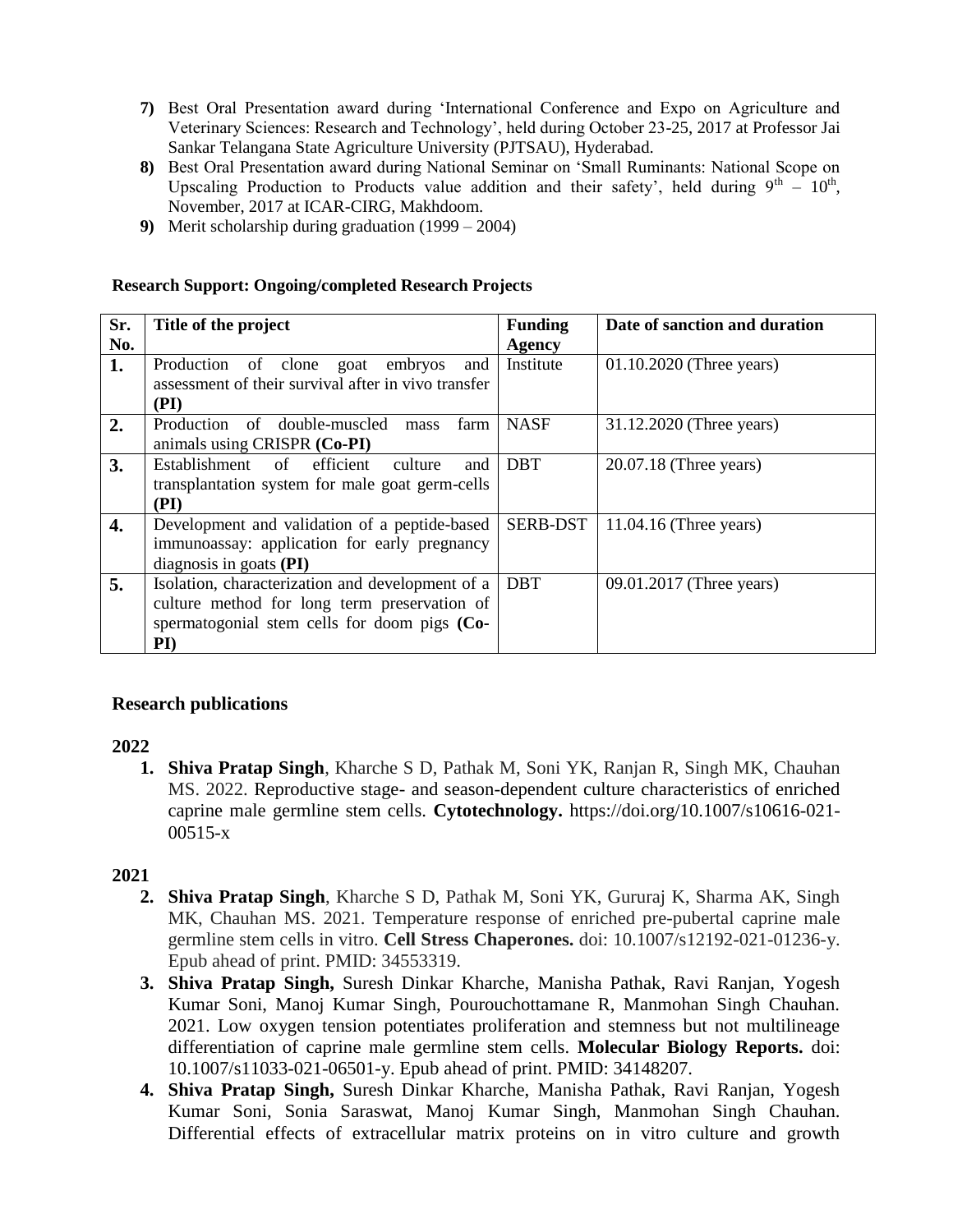characteristics of caprine male germ cells. **In Vitro Cellular & Developmental Biology – Animal.** 57(4):373 – 380. doi: 10.1007/s11626-021-00559-5.

- **5. Shiva Pratap Singh**, Ramachandran Natesan, Nandini Sharma, Anil Kumar Goel, Manoj Kumar Singh and Suresh Dinkar Kharche. 2021. Assessment of pregnancy-associated glycoprotein profile in milk for early pregnancy diagnosis in goats. **Animal Bioscience,** 34 (1):26–35. https://doi.org/10.5713/ajas.19.0399
- **6.** R. Ranjan, P. Singh, C. Gangwar, **S. P. Singh,** D. K. Swain and S. D. Kharche. 2021. Fortification of catalase improves post thaw fertility of goat semen. **Iranian Journal of Applied Animal Science,** 11(3), 587-593.
- **7.** Ravi Ranjan, Pallavi Singh, **Shiva Pratap Singh,** Kumaresan Gururaj, Suresh Dinkar Kharche and Manoj Kumar Singh. 2021. Status of beta defensin-1 and its effect on post thaw semen fertility gene expression in Indian goat breed. **CryoLetters** 42 (3), 137 – 145.
- **8.** Manisha Pathak, S. D. Kharche, **S. P. Singh,** Juhi Pathak, Deeksha Gupta and M. S. Chauhan. 2021. Effect of stage of puberty on culture characteristics of goat Spermatogonial stem cells. **The Indian Journal of Small Ruminants**, 27(1): 37 – 42.
- **9.** Sonam Rani, S. D. Kharche, **S. P. Singh,** Chetna Gangwar, D. Jena and Ashok Kumar. 2021. Isolation, Enrichment and characterisation of Caprine bone marrow derived mesenchymal stem cells. **The Pharma Innovation Journal,** 10(4):166 –169.

- **10.** N. Sharma, **S. P. Singh,** A. Bharadwaj. 2020. Changes in milk and plasma progesterone and pregnancy-associated glycoprotein and their relationships with the foetal number during early pregnancy in Jakhrana goats. **The Indian Journal of Animal Science,** 90 (12): 1589–1593.
- **11.** N. Sharma, **S. P. Singh,** A. Bharadwaj, N. Ramachandran. 2020. Pregnancy-associated glycoproteins as a potential marker for diagnosis of early pregnancy in goats: A scoping reviewing. **Asian Pacific Journal of Reproduction,** 9(6): 255 – 260.
- **12.** Dayanidhi Jena, Suresh Dinkar Kharche, **Shiva Pratap Singh,** Sonam Rani, Mahesh Shivanand Dige, Ravi Ranjan, Sanjay Kumar Singh, Harendra Kumar. 2020. Growth and proliferation of caprine bone marrow mesenchymal stem cells on different culture media. **Tissue and Cell,** 67: 101446.
- **13.** Arpana Das, Dipak Bhuyan, Partha Pratim Das, Simanta Koushik, Bula Das, Arundhati Phookan, Suresh Dinkar Kharche, **Shiva Pratap Singh,** Manmohan Singh Chauhan. 2020. Comparing the stemness and morphobiometry of spermatogonial stem cells from Doom pig on different days of culture. **Czech Journal of Animal Science,** 65(2): 66–76.
- **14.** R. Ranjan, P. Singh, S. D. Kharche, C. Gangwar, N. Ramachandran, **S. P. Singh,** M. K. Singh. 2020. Effect of temperature humidity index on sexual behavior and semen quality in Barbari buck under Indian climatic condition. **Small Ruminant Research,** 193:1062– 1064.
- **15.** Juhi Pathak, S. D. Kharche, Anjana Goel, A. K. S. Sikarwar, Sonia Saraswat, Ravi Ranjan, Chetna Gangwar, **S. P. Singh,** A. K. Goel and M. S. Chauhan. 2020. Assessment of different stages of parthenogenetic embryos for production of embryonic stem cell like colonies. **The Indian Journal of Animal Sciences,** 90 (5): 725–727.
- **16.** Manisha Pathak, S. D. Kharche, **S. P. Singh,** D. Jena, Juhi Pathak, Deeksha Gupta, A. K. S. Sikarwar and M. S. Chauhan. 2020. Fetal bovine serum (FBS) enhances proliferation and colonization of caprine spermatogonial stem cells. **The Indian Journal of Animal Sciences,** 90 (5): 703–707.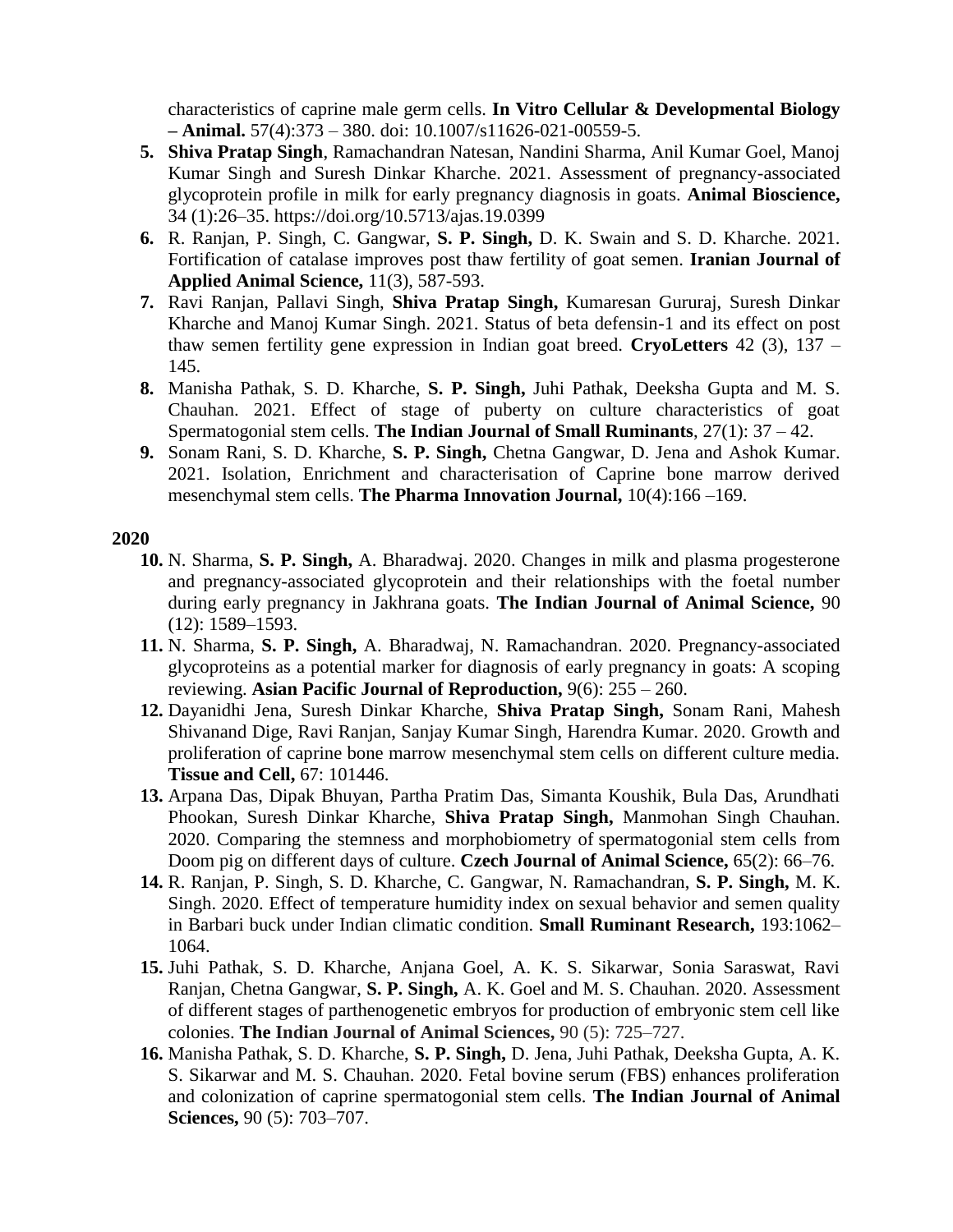- **17.** N. Sharma, **S. P. Singh** and A. Bharadwaj. 2020. Temporal changes in circulating progesterone and pregnancy-associated glycoprotein concentrations in Jakhrana goats with failed pregnancy. **The Indian Journal of Animal Sciences,** 90 (6): 861–864.
- **18.** N. Ramachandran, **S. P. Singh,** Arvind Kumar, R. Pourouchottamane, Ravi Ranjan, B. Rai, Navnath Indore and A. K. Goel. 2020. Effect of plastic slatted flooring on growth and welfare of stall-fed kids. **The Indian Journal of Animal Sciences,** 90 (4): 623–627
- **19.** M. K. Singh, Ravindra Kumar and **S. P. Singh.** 2020. Comparative performance of Barbari goats under different rearing system in semi-arid region. **The Indian Journal of Animal Sciences,** 90 (3): 483–486.
- **20.** D. Jena, S. D. Kharche, K. Gururaj, **S. P. Singh,** Sonam Rani and A. Pachoori. 2020. Expression of heat shock proteins (HSPs) in caprine bone marrow-derived mesenchymal stem cells. **The Indian Journal of Small Ruminants,** 26(1), 128-131.

### **2019**

- **21. S. P. Singh,** N. Ramachandran, N. Sharma, A. K. Goel, N. M. de Sousa, J. F. Beckers, D. K. Swain, M. K. Singh, S. D. Kharche. 2019. Relationship of foetal number and parity in Barbari goats to plasma profile of caprine pregnancy-associated glycoprotein (caPAG) during gestation and the early postpartum period. **Animal Reproduction Science,** 210 106190.
- **22. S. P. Singh,** Ramachandran N., Sharma N., Goel A. K., K. Gururaj, S. D. Kharche. 2019. Temporal changes in plasma profile of pregnancy-associated glycoprotein, progesterone and estrone sulfate in relationship to fetal number during early- and mid-pregnancy in goats. **Animal Reproduction Science,** 205: 115-125.
- **23. S. P. Singh,** Ramachandran N., Sharma N., Goel A. K., Singh M. K., Kharche S. D. 2019. Pregnancy-associated glycoprotein profile in milk and its relationship with the circulating level during early pregnancy in goats. **Small Ruminant Research,** 173:81-87.
- **24.** R. Ranjan, **S. P. Singh,** K. Gururaj, S. K. Jindal and M. S. Chauhan. 2019. Status of beta defensin-1 in Indian goat breeds. **The Indian Journal of Animal Sciences** 89 (10): 1078–1081.
- **25.** A. Kumar, N. Ramachandran, **S. P. Singh,** N. Sharma, R. Pourouchottamane, G. Dass and A.K. Goel. 2019. Plastic slatted flooring for intensive rearing of Muzaffarnagari lambs in semiarid region. **The Indian Journal of Small Ruminants,** 25(2): 231-233.

- **26. S. P. Singh,** R. Natesan, N. Sharma, M. K. Singh, A. Rahal. 2018. Lipopolysaccharide exposure modifies salivary and circulating level of cortisol in goats. **Small Ruminant Research,** 162: 30-33.
- **27. S. P. Singh,** G. Dass, R. Natesan, Y. Kushwah, N. Sharma, A. Kumar. 2018. Endocrine and haemato-biochemical profile of lambs raised in semiarid region with different growth potentials during post-weaning period. **Turkish Journal of Veterinary and Animal Sciences,** 42: 120-129.
- **28. S. P. Singh,** N. Ramachandran, N. Sharma and A. Kumar. 2018. Lipopolysaccharideinduced changes in physiological and haematological variables of Jamunapari goats. **The Indian Journal of Animal Sciences,** 88 (1): 79–83.
- **29.** A. K. Goel, S. D. Kharche, **S. P. Singh,** R. Ranjan, S. K. Jindal, S. Kumar and N. Ramachandran. 2018. Testosterone and progesterone levels during different reproductive stages in Jamunapari goats. **The Indian Journal of Small Ruminants,** 24(1): 80-83.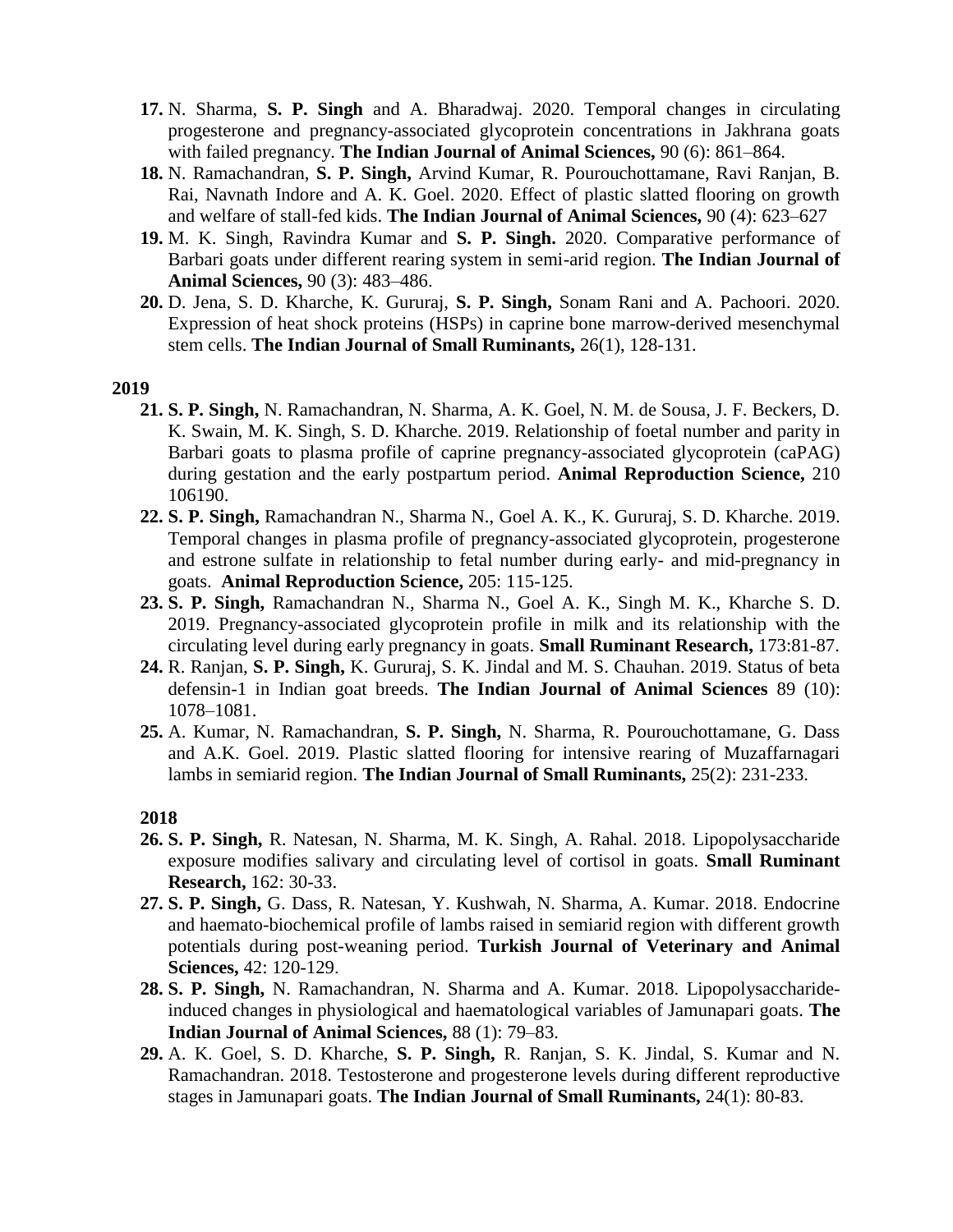**30.** R. Ranjan, **S. P. Singh,** K. Gururaj, S. K. Jindal and M. S. Chauhan. 2018. Effect of beta defensin-1 on post-thaw quality of cryopreserved Barbari buck semen. **The Indian Journal of Animal Sciences,** 88 (10): 1160–1162.

#### **2017**

- **31. S. P. Singh,** N. Ramachandran, M. K. Tripathi and S. Bhusan. 2017. Physiological, biochemical and endocrine responses of goat kids maintained on two different floor types in hot-dry weather conditions. **The Indian Journal of Animal Science,** 87 (2): 223–228.
- **32.** N. Ramachandran, **S. P. Singh,** M. K. Tripathi, S. Paul, S. Bhusan and S. K. Jindal. 2017. Intake, growth performance and worm load in goat kids maintained on conventional soiled or raised wooden slatted floor. **The Indian Journal of Animal Science,** 87 (3): 356–360.
- **33.** N. Ramachandran and **S. P. Singh.** 2017. Effect of floor type on body surface temperature and their relationship with physiological variables in kids during hot dry period. **The Indian Journal of Small Ruminants,** 23(1): 30-34.

#### **2016**

**34.** K. Goel, S. D. Kharche, S. K. Jindal, S. Kumar, R. Ranjan, **S. P. Singh** and S. Bhushan. 2016. Progesterone profile and ultrasonographic scanning of uterus during post-partum period in Jamunapari goats. **The Indian Journal of Animal Science,** 86 (9): 1003-1005.

### **2015**

- **35.** Heinz, J. F. L., **S. P. Singh,** U. Janowitz, M. Hoelker, D. Tesfaye, K.Schellander, and H. Sauerwein. 2015. Characterization of adiponectin concentrations and molecular weight forms in bovine body fluids related to reproduction. **Theriogenology,** 83: 326–333.
- **36.** L. Locher, S. Haussler, L. Laubenthal, **S. P. Singh,** J. Winkler, A. Kinoshita, A. Kenez, J. Rehage, K. Huber, H. Sauerwein, S. Danicke. 2015. Effect of increasing body condition on key regulators of fat metabolism in subcutaneous adipose tissue depot and circulation of nonlactating dairy cows. **Journal of Dairy Science,** 98(2): 1057-1068.

- **37. S. P. Singh,** S.Häussler, J. F. L. Heinz, B. Saremi, B. Mielenz, J. Rehage, S. Dänicke, M. Mielenz, and H. Sauerwein. 2014. Supplementation with conjugated linoleic acids extends the adiponectin deficit during early lactation in dairy cows. **General and Comparative Endocrinology,** 198: 13-21.
- **38. S. P. Singh,** S. Häussler, J. F. L. Heinz,S. H. Akter, B. Saremi, U. Müller, J. Rehage, S. Dänicke, M. Mielenzand H**.** Sauerwein. 2014. Lactation driven dynamics of adiponectin supply from different fat depots to circulation in cows. **Domestic Animal Endocrinology,** 47: 35-46.
- **39. Singh, S. P.,** S. Häussler, J. J. Gross, R. M. Bruckmaier, and H. Sauerwein. 2014. Circulating and milk adiponectin change differently during energy deficiency at different stages of lactation in dairy cows. **Journal of Dairy Science,** 97(3): 1535-5342.
- **40.** C. Kopp, **S. P. Singh**, P. Regenhard, H. Sauerwein and M. Mielenz. 2014. *Trans*cinnamic acid increases adiponectin and the phosphorylation of AMP-activated protein kinase via G-protein coupled receptor 109A in 3T3-L1 adipocyte. **International Journal of Molecular Sciences,** 15: 2906-2915.
- **41.** C. Kopp, A. Hosseini, **S. P. Singh,** P. Regenhard, H. Khalilvandi-Behroozyar, H. Sauerwein and M. Mielenz. 2014. Nicotinic acid increases adiponectin secretion from